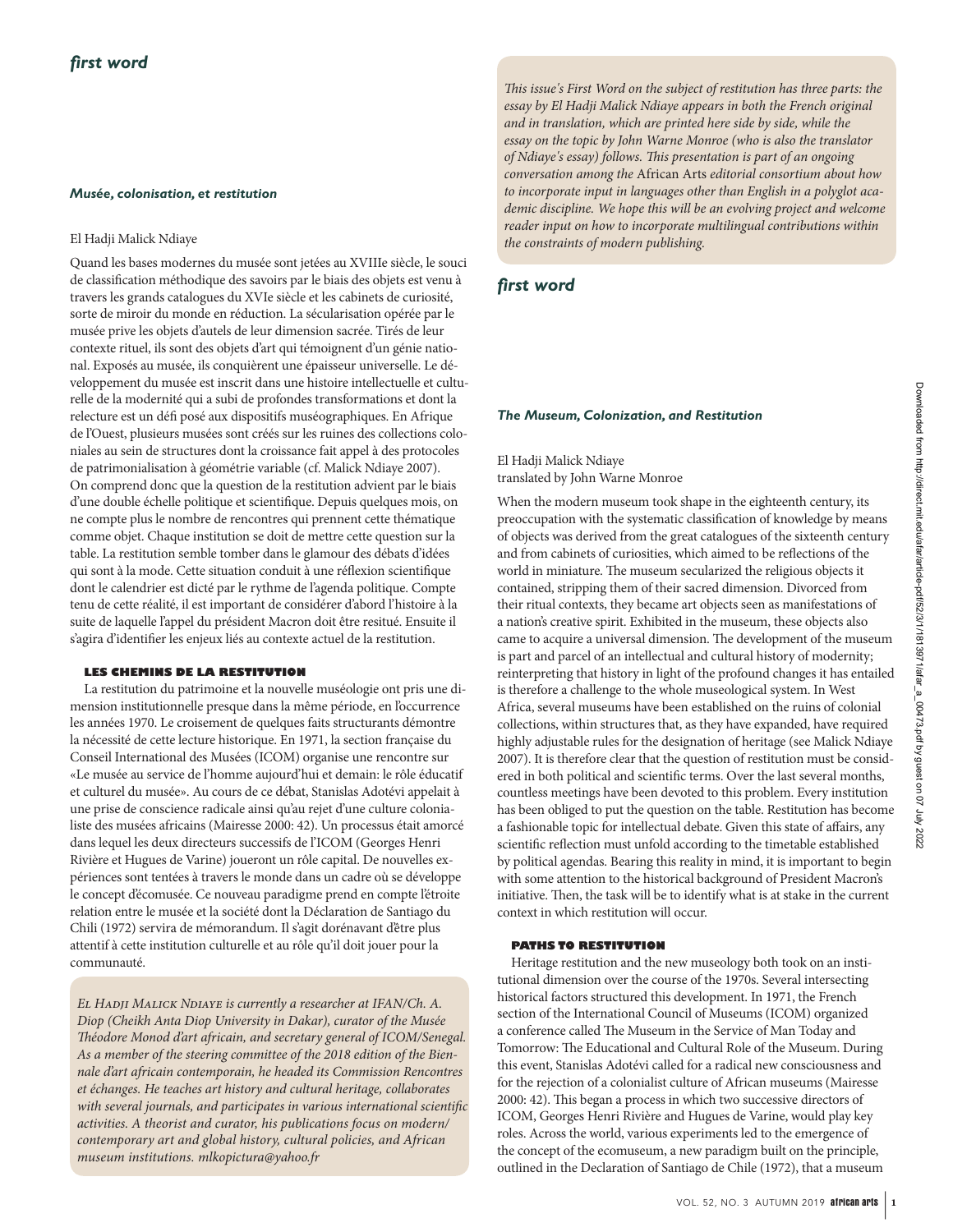En 1976, l'Unesco organise une rencontre à Venise où la question de la restitution est étudiée par des experts qui suggèrent la création d'un Comité chargé de faciliter le retour ou la restitution du patrimoine. Le 7 juin 1978, le Directeur de l'Unesco, le sénégalais Amadou Makhtar Mbow, prononçait son discours mémorable «pour le retour à ceux qui l'ont créé d'un patrimoine culturel irremplaçable». Quelques mois plus tard, (Paris, 24 octobre–28 novembre), à l'occasion de la 20e session de sa Conférence générale, l'Unesco crée par la résolution 20 C4/7.6/5 le «Comité intergouvernemental pour la promotion du retour de biens culturels à leur pays d'origine ou de leur restitution en cas d'appropriation illégale». Une étude sera confiée à l'ICOM sur les principales difficultés ainsi que les solutions qu'impliquent la restitution ou le retour de biens culturels perdus en raison du fait colonial ou de l'occupation étrangère.

Bien qu'étant pour la restitution du patrimoine, cette étude introduisait des réserves à trois niveaux. D'abord, elle mettait en garde sur l'obsession du chef-d'œuvre dont l'appréciation est incertaine et transitoire et la valeur trop souvent étroitement esthétique et parfois même plus marchande que culturelle (ICOM 1979: 2, point 12). Ensuite elle remettait en question l'appartenance de l'objet à telle ou telle culture en se basant sur le fait qu'il existe des chefs-d'œuvre réemployés par plusieurs cultures successives de sorte que leur attribution en devienne difficile. C'est l'exemple des «obélisques de Rome ou les vases chinois réutilisés par les artistes du XVIIIe ou encore la profonde influence de l'art africain sur les techniques picturales au XXe siècle» (ICOM 1979: 2, point 12). Enfin, cette dénationalisation de l'objet était assujettie à une déterritorialisation de celui-ci vis-à-vis de son pays d'origine suite aux modifications des frontières. Une question certes complexe quand on se souvient de la demande formulée par Alex Salmond, alors chef du Parti national écossais préconisant le retour des pièces d'échecs Lewis du British Museum qui auraient été fabriquées en Norvège, mais fouillées dans la baie de Uig, sur l'île de Lewis, dans les Hébrides extérieures d'Ecosse (Thomas 20016: 33).

should be closely connected to the society in which it exists. The goal was to be more attentive to the roles cultural institutions of this type should play for their communities.

In 1976, UNESCO organized a conference in Venice at which a group of experts suggested the creation of a committee charged with facilitating the return or restitution of heritage objects. On June 7, 1978, the Senegalese Amadou Makhtar Mbow, director of UNESCO, delivered a memorable speech calling "for the return of irreplaceable cultural heritage to its creators." A few months later in Paris (October 24–November 28), during its Twentieth General Conference, UNESCO passed resolution 20 C4/7.6/5, creating an "Intergovernmental Committee for Promoting the Return of Cultural Property to Its Countries of Origin or Its Restitution in Case of Illicit Appropriation." ICOM was also commissioned to prepare a study on the restitution or return of property lost in the course of colonization or foreign occupation, enumerating the primary obstacles and proposing solutions.

Though it came out in favor of restitution, the ICOM study expressed three reservations. First, it warned against a possibly excessive focus on objects currently acknowledged to be masterworks; this appreciation could be ill-defined and transitory, based all too often on market value rather than cultural significance (ICOM 1979: 2, point 12). Then it called the practice of attributing particular objects to particular cultures into question, noting the existence of certain important works reused by successive cultures in ways that made it difficult to identify them with only one. This was the case, for example, with "Roman obelisks, or Chinese vases reused by artists in the eighteenth century, or even the profound influence of African art on the pictorial techniques of the twentieth century" (ICOM 1979: 2, point 12). Finally, the report asserted that denationalizations of this sort could be compounded by deterritorialization if the borders of an object's country of origin had changed over time. Such was the complication that Alex Salmond, then chief of the Scottish

# **african arts consortium**

**• UCLA • Rhodes University • University University of Florida • University of North Carolina at Chapel Hill •**

## **CONSORTIUM EDITORS**

## **UCLA**

Marla C. Berns, UCLA Erica Jones, UCLA Peri Klemm, Cal State Northridge Patrick A. Polk, UCLA Allen F. Roberts, UCLA

#### **Rhodes University**

Rachel Baasch, Rhodes University Steven Foloaranmi, Obafemi Awolowo University Angelo Kakande, Makarere University Emi Koide, Universidade Federal do Recôncavo da Bahia Ruth Simbao, Rhodes University

#### **University of Florida**

Susan Cooksey, University of Florida Rebecca M. Nagy, University of Florida Fiona Mc Laughlin, University of Florida Robin Poynor, University of Florida MacKenzie Moon Ryan, Rollins College

## **University of North Carolina Chapel Hill**

Carol Magee, University of North Carolina at Chapel Hill David G. Pier, University of North Carolina at Chapel Hill Victoria L. Rovine, University of North Carolina at Chapel Hill Lisa Homann, University of North Carolina at Charlotte Priscilla Layne, University of North Carolina at Chapel Hill

**dialogue editor** Sidney Littlefield Kasfir

**DEPARTMENTAL EDITORS**

**book review editor** Heather Shirey

**exhibition review editor, north america** Elizabeth Perrill

**exhibition review editor, global** Dunja Hersak

**photo essay editor** Christraud M. Geary

#### **CONSULTING EDITORS**

Rowland Abiodun Mary Jo Arnoldi Kathleen Bickford Berzock Suzanne Preston Blier Elisabeth L. Cameron Christa Clarke Henry John Drewal William Hart Shannen Hill Bennetta Jules-Rosette Christine Mullen Kreamer Alisa LaGamma Constantine Petridis John Picton Doran H. Ross Dana Rush

African Arts (ISSN 0001-9933 print, 1937-2108 online) is published quarterly by the University of California, Los Angeles, CA 90095-1310, in spring, summer, autumn, and winter. For editorial information consult our website

The opinions of contributors and advertisers are not necessarily<br>the opinions of contributors and advertisers are not metally<br>Subscription information: African Arts is distributed by The MIT<br>Press, Cambridge, MA 02142. Sub edu. For fastest service and more information, subscribe online<br>using our secure server at http://mitrenesipiourals.org/aa. Subscrip-<br>tion rates: print and electronic, Individuals \$100.00, Students/re-<br>tiress \$58.00, Insti

Single issues: Individuals \$24.00; institutions \$54.00. Canadians add \$8.63 GST. Outside the U.S. and Canada add \$6.00 per issue for post-<br>age and handling. Prices subject to change without notice.<br>POSTMASTER: Send address

© 2019 by the Regents of the University of California. African Arts<br>Journal Consortium<br>Printed in Hong Kong.

alrican arts presents original research and critical discourse on traditional, contemporary, and popular African arts and expressive cultures. Since 1967, the journal has reflected the dynamism and diversity of several fields of humanistic study, publishing richly illustrated articles in full color, incorporating the most current theory, practice, and intercultural dialogue. The journal offers readers peer-reviewed scholarly articles concerning a striking range of art forms and visual cultures of the world's second-largest continent and its diasporas, as well as special thematic issues, book and exhibition reviews, features on museum collections, exhibition previews, artist portfolios, photo essays, edgy dialogues, and editorials. **african arts** promotes investigation of the interdisciplinary connections among the arts, anthropology, history, language, politics, religion, performance, and cultural and global studies. All articles have been reviewed by members of the editorial board.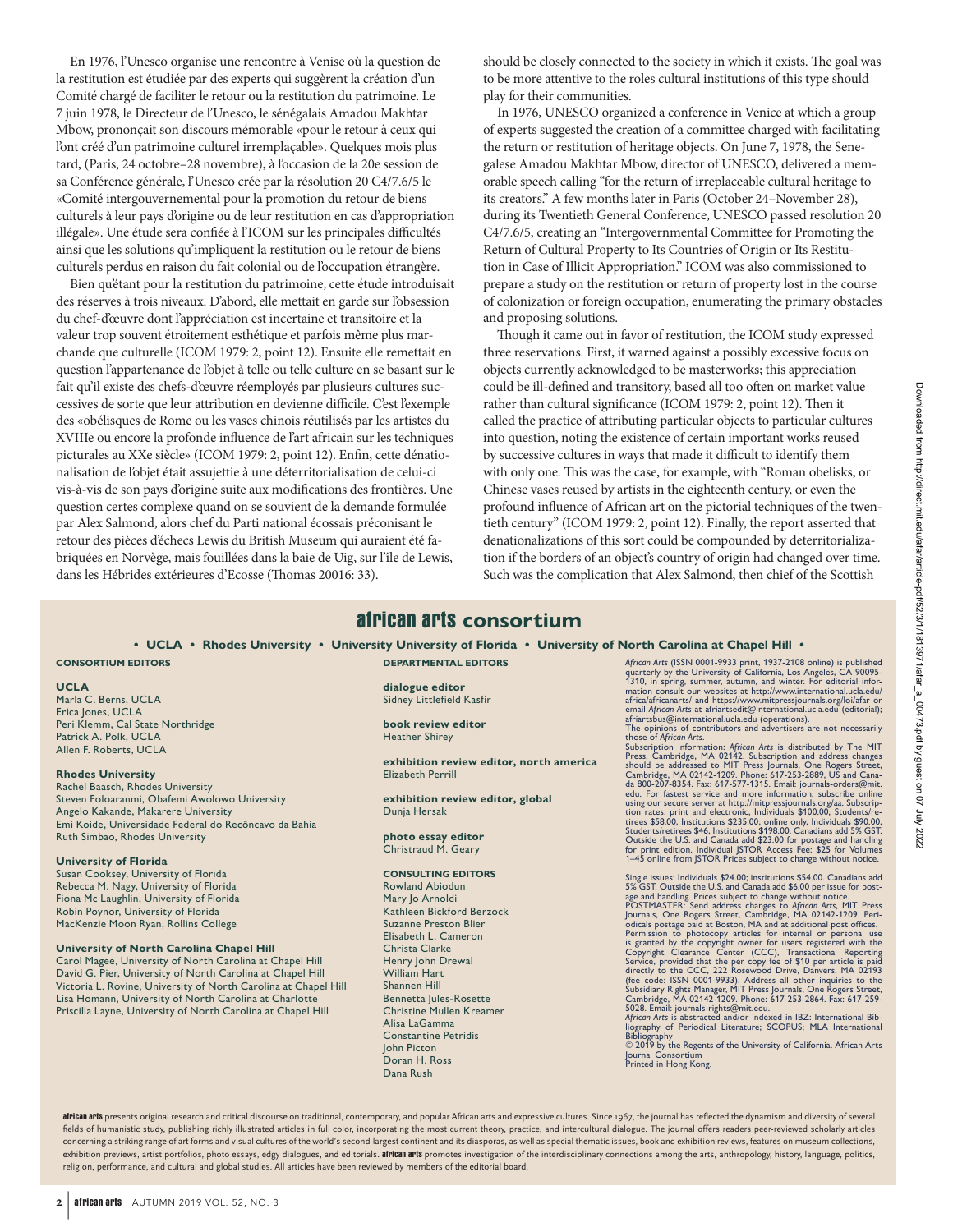Le contexte historique des années 1970 traduit une configuration psychique et institutionnelle peu réceptive aux restitutions. Néanmoins, ce premier processus a servi de cadre global à plusieurs demandes de restitution du patrimoine. Au cours de ces dernières années, les réclamations épisodiques des états africains se sont intensifiées. Elles ont cristallisé un débat parfois passionné qui mettait en scène le patrimoine dans la construction de l'unité des pays. C'est à la suite de cette chronologie que s'inscrit le discours du 28 novembre 2017 (Université de Ouagadougou, Burkina Faso) du président français Emmanuel Macron. Le rapport commandé par ce dernier, et rédigé par l'intellectuel et économiste sénégalais Felwine Sarr avec l'historienne de l'art Bénédicte Savoy, prend en considération les transformations intervenues ces dernières années entre l'Afrique et le reste du monde. En réclamant le droit d'accès à ces productions qui forgent la mémoire collective, il reflète une prise de conscience réelle devant l'histoire pour que cette dernière ne reste pas une colonie.

Si la restitution est soulevée, une deuxième fois, à une échelle internationale, elle a changé sous trois aspects. D'abord, ce n'est plus une institution qui est sollicitée pour faire un rapport sur le sujet. Confier ce projet à une institution n'aurait certainement pas permis d'accéder à ce type de résultat. Il s'agit d'abord de la libération d'une parole dépourvue de tout calcul institutionnel ou politique et sans aucune aliénation psychologique par rapport à une quelconque hiérarchie. Ensuite, il s'agit de non professionnels des musées, ce qui a l'avantage de sortir de la routine des termes convenus et des schémas de références déjà connus. Enfin l'analyse des problèmes conserve une épaisseur scientifique nourrie par les archives de l'histoire et par la manière de représenter les défis majeurs auxquels les musées sont confrontés de nos jours.

## **LES ENJEUX DE LA RESTITUTION**

Il faut regretter que les questions soulevées par le public n'aient guère évolué. Nous sommes revenus sur les mêmes thèmes relatifs à la capacité des musées africains à accueillir les objets ou sur leur sécurité et leur sureté. Or, si les musées africains ne sont pas sans doute les seuls endroits où des objets disparaissent, la nouvelle configuration globale mérite d'être étudiée à l'aune des changements entre l'Afrique et l'Europe. Contrairement au contexte des années 1970, cette controverse est articulée dans un nouveau cadre africain où plusieurs institutions ont été construites ou sont en projet de construction. Au Sénégal le récent musée des Civilisations noires offre toutes les opportunités d'un musée moderne et professionnel, tandis que le Bénin porte le projet de construction de nouveaux musées pour booster son tourisme culturel. A côté de ces initiatives, d'anciennes institutions se repensent, à l'instar du Musée Théodore Monod d'art africain de l'IFAN Ch. A. Diop. Celui-ci opère une relecture de ses collections en privilégiant un dialogue avec l'art contemporain. Il s'agit d'une redéfinition du savoir et de l'héritage d'une collection d'art africain dans le contexte d'une Afrique du XXIe siècle.

En Europe, c'est une nouvelle remise en question du statut, du rôle et de la nature des musées ethnographiques hérités d'un lourd passé colonial. Si la déclaration pour les musées universels<sup>1</sup> a été rédigée en partie pour servir de protection contre les relents de restitution, elle s'est accompagné de vastes rénovations des musées à fort potentiel ethnologique. En Allemagne, le Humboldt Forum dont la rénovation est supervisée par le Prussian Cultural Heritage Foundation, compte ouvrir dans le courant de l'année 2019 avec une nouvelle visualité proposée par l'architecte italien Franco Stella (cf. Parzinger 2016). Tirant son nom de Wilhelm et Alexander Von Humboldt, ce lieu mythique avec sa façade baroque, souhaite être un lieu d'expérimentation, d'apprentissage, de réflexion et de regard vers le futur.<sup>2</sup>

En Belgique, le musée royal d'Afrique centrale de Tervuren qui s'appelle désormais Africa Museum a rouvert ses portes le 8 décembre 2018 en exposant une vision décoloniale de ses collections. En France, le Musée du Quai Branly a servi de catalyseur en s'affichant comme le lieu «où dialoguent les cultures». Dans un article que James Clifford consacre au musée dans la revue *October* du printemps 2007, l'anthropologue revient sur cette devise. Il prévient que les modalités de ce dialogue relèvent National Party, confronted when he considered asking for the return of the Lewis chess pieces from the British Museum: they were made in Norway, but found in a dig at Uig Bay, on the Isle of Lewis in the Scottish Outer Hebrides (Thomas 2016: 33).

The historical context of the 1970s thus revealed a psychological and institutional configuration resistant to the idea of restitution. Nevertheless, these first steps provided a global framework in which multiple claims have been made. During the last several years, calls for restitution by African nations have intensified, crystallizing a sometimes passionate debate that emphasizes the role of heritage in constructing national unity. President Emmanuel Macron's speech of November 28, 2017 at the Université de Ouagadougou fits into this chronology. The report he commissioned, written by Senegalese intellectual and economist Felwine Sarr with art historian Bénédicte Savoy, addresses the transformations in Africa's relations with the rest of the world that have occurred in recent years. By claiming the right of access to these creations that shape collective memory, it marks the advent of a new consciousness of the past, a decolonization of history.

The question of restitution has thus emerged for a second time as a topic of international discussion, but has changed in three ways. First, it is no longer a matter of institutions being commissioned to prepare reports on the subject. It is instead a liberation of speech stripped of all institutional or political calculation, free of psychological alienation deriving from any kind of hierarchical relation. Second, it involves people who are not museum professionals and have the advantage of being able to escape the routine of conventional terms and familiar frames of reference. Finally, the analysis of the problems involved has a new intellectual richness conferred by attention to archival evidence and a methodologically sophisticated approach to the major challenges that confront museums today.

## **THE STAKES OF RESTITUTION**

Unfortunately, the public continues to raise the same old questions. We have returned to a familiar theme: doubts about the capacity of African museums to care for objects or guarantee their security. Since African museums are certainly not the only places where objects disappear, the new global situation is worth considering in light of changes in both Africa and Europe. The current controversy over restitution, unlike the one that occurred in the 1970s, is taking place in a new African context in which multiple institutions have been built or are under construction. In Senegal, the recently opened Musée des civilisations noires provides all the benefits of a modern and professional museum, while the Republic of Benin is undertaking the construction of new museums to boost cultural tourism. Alongside these initiatives, old institutions are rethinking their approaches. The Musée Théodore Monod d'art africain de l'IFAN Ch. A. Diop, for example, has endeavored to reinterpret its collections by privileging a dialogue with contemporary art. The goal is to redefine the legacy of a collection of African art in the context of a twenty-first century Africa.

In Europe, there is a new questioning of the status, role, and nature of ethnographic museums burdened with their colonial pasts. Though the "Declaration on the Importance and Value of Universal Museums"<sup>1</sup> was written in part to serve as protection against restitution claims, it has nevertheless helped inspire vast museum renovations with considerable ethnological potential. In Germany, the Humboldt Forum, constructed under the supervision of the Prussian Cultural Heritage Foundation, is projected to open in 2019 in a visually striking building designed by the Italian architect Franco Stella (see Parzinger 2016). Taking its name from Wilhelm and Alexander von Humboldt, this historically significant site, with its baroque façade, has been conceived as a place of experimentation, learning, reflection, and contemplation of the future.<sup>2</sup>

In Belgium, the Royal Museum of Central Africa at Tervuren, now known as the Africa Museum, reopened its doors on December 8, 2018, to present a decolonized vision of its collections. In France, the Musée du Quai Branly has served as a catalyst by proclaiming itself "the place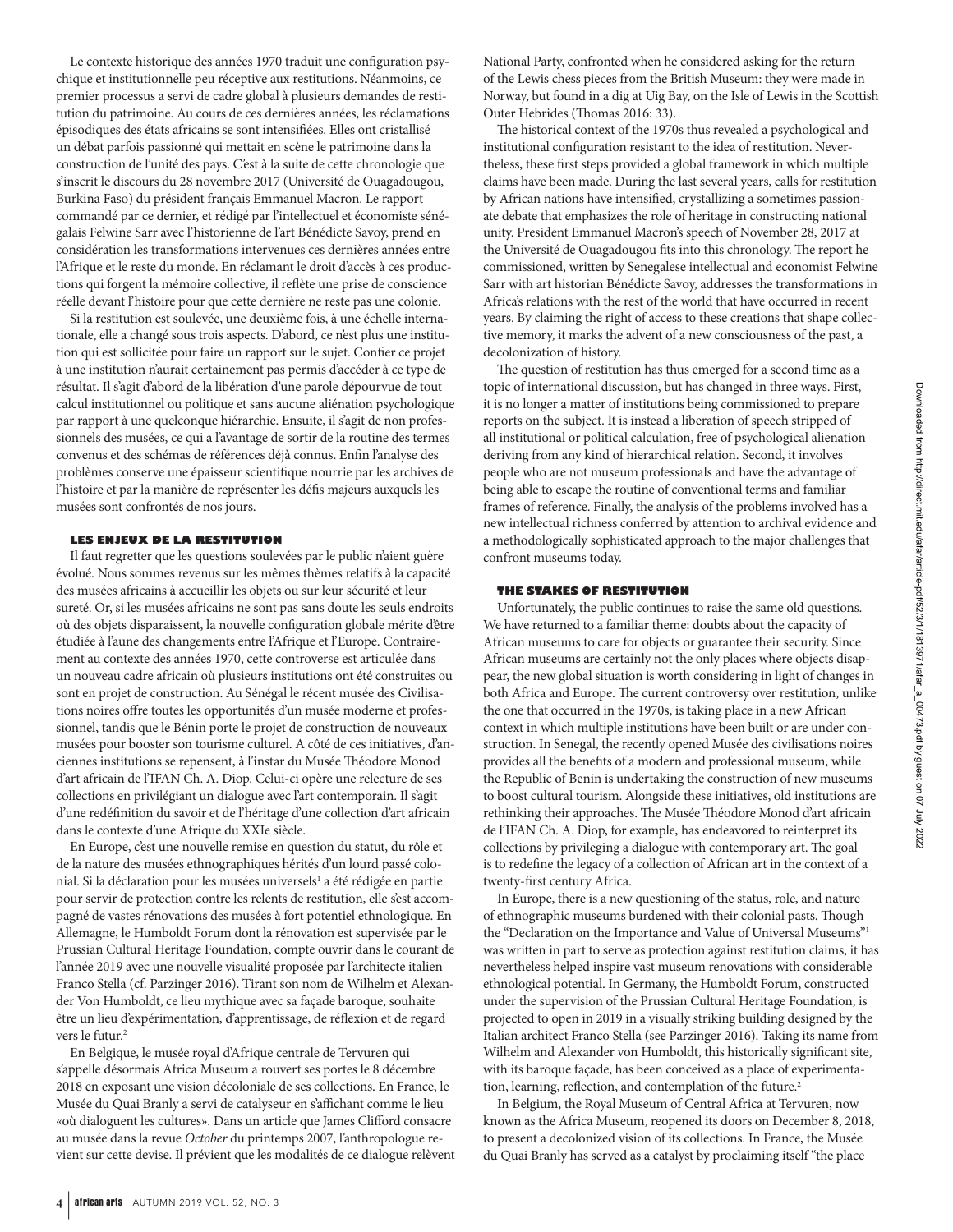d'un autre ordre. Quelles langues parler? En supposant quelle épistémologie? D'après quel agenda politique? Avec quel degré d'autorité? Au nom de qui? (Clifford 2007: 4).

Ces musées européens sont dans la sphère de ce qu'Anthony Smith nomme «l'ethno-symbolisme».3 L'impression est ainsi donnée que ce patrimoine venu d'ailleurs a du mal à s'intégrer au sein des institutions qui les accueillent. Les questions mémorielles qu'il cristallise entre histoire et politique se situent dans les multiples difficultés à penser une diversité culturelle des états européens en proie avec une mémoire coloniale. Les interrogations que soulèvent ces musées se posent sous différents angles : comment le patrimoine historique national doit nouer des liens avec l'histoire coloniale? Sous quel mode le passé de l'état-nation se connectet-il à l'histoire du temps présent? Que doit être le discours d'une politique culturelle dans un état multiethnique? Toutes ces discussions tournent autour de la manière dont le patrimoine est partagé et comment construire ce que le rapport Felwine/Savoy (2018) nomme «une nouvelle éthique relationnelle».

La restitution favorise une reconsidération des rapports entre états africains et européens à travers les biens culturels. D'une part, les états africains vont mieux attacher une importance aux politiques muséales en dotant leurs institutions de moyens adéquats. En outre, ce débat encourage une réelle prise de conscience du patrimoine et son impact sur la société. D'autre part, cela permet aux états donneurs et aux états receveurs de mieux redéfinir les termes de leur diplomatie culturelle. Toutefois, pour que ces nouvelles relations fonctionnent, il faut préciser qu'il n'a jamais été question pour les conservateurs africains de militer pour un retour total des biens culturels se trouvant dans les musées européens. C'est une situation qui n'est pas intéressante en soit, car les objets sont aussi des ambassadeurs.

Cependant, on doit concevoir le retour d'un patrimoine jugé majeur par les concernés. Ces objets, légués par les anciens, aident à construire une mémoire collective, témoignent de la personnalité profonde des peuples et forgent une identité nationale. Ils permettent aux sociétés de s'identifier, de se recréer, facilitent la compréhension des racines et de la culture, éclairent l'histoire de l'art et enrichissent la diversité créatrice des artisans. Les biens culturels sont des objets est plus que prégnantes dans notre vie de sorte qu'il est légitime de se poser la question «du droit des objets à disposer d'eux-mêmes.»4 Cette personnification des objets qui passe par plusieurs attributs garde toute sa légitimité dans le contexte d'une époque où le patrimoine est perçu à travers une nouvelle lecture. Il s'agit d'une adoration moderne du patrimoine différente certes de celle issue des rituels et des cultes, ou de la dévotion des reliques et des objets sacrés que l'idolâtrie des fidèles avait instituée de sorte que «la vénération fonde ainsi le patrimoine» (Babelon et Chastel 1994: 17).

Au cours du débat sur la restitution, ces biens culturels ont été souvent évoqués à travers la mention œuvre d'art. Ce qui a pour conséquence de fausser les termes du débat, dans la mesure où il conduit certains acteurs à rejeter ce patrimoine pour la simple raison qu'il est issu de l'histoire d'un goût esthétique occidental et par conséquent ne mérite plus d'être considéré comme un patrimoine africain. Or, «L'œuvre d'art est en premier lieu le résultat de l'action de l'homme et si, en tant que telle, sa reconnaissance ne doit pas dépendre des alternances du goût et de la mode, les considérations historiques doivent toutefois précéder les considérations esthétiques» (Brandi 2001: 52). Aujourd'hui, ces objets sont instrumentalisés dans les processus de revendications sur le terreau duquel s'est construit un lobby anti-restitution signalé par Felwine Sarr.<sup>5</sup> Même l'UNESCO contourne la question de la restitution à l'occasion de la rencontre qu'il organise le 1er juin 2018 en insistant davantage sur une «Circulation des biens culturels et Patrimoine en partage» que sur la restitution du patrimoine. Si la volonté politique est sincère, la restitution est possible car le droit est plastique. Mais est-ce que cette question survivra au mandat du président d'Emmanuel Macron?

where cultures dialogue." In an article published in the journal *October* in the spring of 2007, anthropologist James Clifford critiqued this motto. He noted that the concept of dialogue raised a range of unsettling questions. Dialogue in what language? Based on what epistemology? According to what political agenda? With what degree of authority? In whose name? (Clifford 2007: 4).

The approaches of these European museums are examples of what Anthony Smith calls "ethno-symbolism."3 They convey an impression that all this heritage from elsewhere has trouble fitting into the institutional frameworks that currently contain it. This situation crystallizes various historical and political questions of memory and implicates the multiple difficulties faced by European states contending with colonial legacies as they try to envision cultural diversity. In consequence, these museums raise a variety of questions: how should national heritage be linked to colonial history? In what manner should the development of the nation-state over time be connected to the history of the present? What is the appropriate discourse of cultural politics in a multi-ethnic state? All these discussions derive from the problem of heritage, how it is to be shared, and how one might construct what the Sarr-Savoy report (2018) calls "a new relational ethics."

Restitution provides an opportunity to reconsider the relation between African and European states through cultural goods. On one hand, African states will ascribe more significance to museum policy by endowing their institutions with adequate funds. This debate also dramatically increases awareness of heritage and its impact on society. On the other, restitution will allow both donor and receiver states to better define the terms of their cultural diplomacy. For these new relations to function, it is important to specify that this has never been a matter of African curators agitating for a total return of all cultural goods held in European museums. This is a situation that is fundamentally undesirable, because objects also serve as ambassadors.

Nevertheless, we must envisage the return of heritage objects judged to be of major importance by those concerned. These objects, left by the elders, help form collective memory, bear witness to the deep character of peoples, and forge a national identity. They allow societies to identify themselves, to enjoy themselves, to foster understanding of their roots and culture, to shed light on the history of art and enrich the creative diversity of artisans. Cultural goods are objects so profoundly imbued with meaning that it is legitimate to suggest that there might be "a right of objects to self-determination."4 This personification of objects is especially justified in the context of a historical moment in which heritage is being seen through a new lens. It is a modern reverence for heritage—one markedly different from the reverence associated with the old beliefs and rituals or with the devotion to relics and sacred objects that the idolatry of religious believers has instituted in such a way as to create a situation in which "worship also establishes heritage" (Babelon and Chastel 1994: 17).

In the debate on restitution, these cultural goods are often described as works of art. This tendency distorts the terms of the debate, insofar as it leads certain actors to reject this legacy for the simple reason that it is a product of the history of Western taste and therefore should no longer be considered a properly African heritage. And yet, "the work of art is first and foremost the result of the actions of man, and if as such, its recognition should not depend on the vicissitudes of taste and fashion, then historical considerations must always take precedence over aesthetic ones" (Brandi 2001: 52). Today, these objects have been instrumentalized in ways that have provoked the emergence of what Felwine Sarr has identified as an anti-restitution lobby.<sup>5</sup> Even UNESCO dodged the question in the conference it held on June 1, 2018, by emphasizing the "circulation of cultural goods and shared heritage" over direct restitution. If the political will is there, restitution is possible because the law is flexible. But will this possibility survive President Emmanuel Macron's term in office?

## *Notes*

**1** La "Déclaration sur l'importance et la valeur des musées universels," a été rédigée en décembre 2002,

et signée par 19 des plus grands musées d'Europe et d'Amérique du Nord / The "Declaration on the Importance and Value of Universal Museums" was drafted in

December 2002, and signed by nineteen of the most important museums in Europe and North America. **2** Humboldt Forum, August 2018, N°3, p. 3.